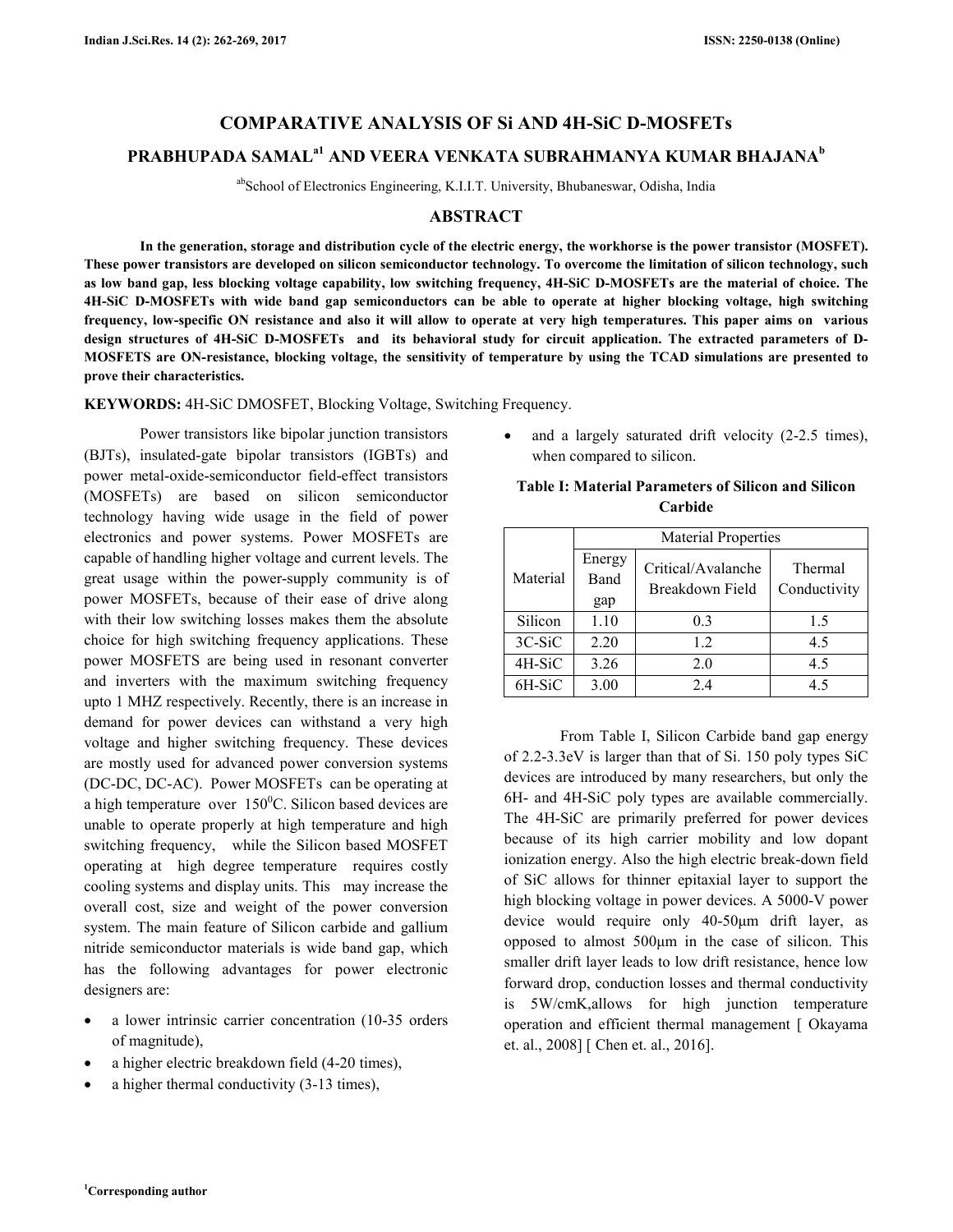## **DEVICE STRUCTURES AND CHARACTERISTICS**

 Fig.1 Shows a simplified cross-section of the 4H-SiC DMOSFET. Here the channel length is 0.5µm, and the drift layer thickness is 10µm. When a positive gate bias, more than the threshold voltage is applied, the MOS channel turns on and electrons flow laterally from the n+ source, through the MOS channel on the implanted p-well. Then Electron flow through the JFET region formed by two adjacent p-well regions and, finally, through the lightly doped n־ drift region into the backside drain. The MOS channel length is defined by the p-well and n+ source region; the MOS channel disappears when the gate electrode is shorted to the source or when a negative gate bias is applied. The total on-resistance of the 4H-SiC DMOSFET consists of channel resistance( $R_{ch}$ ), JFET resistance( $R_{\text{IFFT}}$ ), spreading resistance( $R_{\text{snd}}$ ), drift-layer resistance ( $R_d$ ) and substrate resistance( $R_{sub}$ ) When the MOS channel off, the 4H-SiC DMOSFET behaves as a 4H-SiC PiN diode. The device supports the high voltage by reverse biased pn junction formed by the implanted p-wells and the thick n־ drift layer.

**Structure 1: Characteristics** 



**Figure 1: A simplified cross-section of the 4H-SiC DMOSFET.** 

 The on-state I-V characteristics of the SiC DMOSFET designed by Sei-Hyung Ryu et al illustrated in Fig.1, has measured at room temperature. When  $V_{GS}$ was 20V the specific on-resistance was  $3.7 \text{m}\Omega$ - $\text{cm}^2$ , as the  $V_{GS}$  was reduced to 15V specific on-resistance was increased to  $4.3 \text{m}\Omega$ - $\text{cm}^2$ . The forward voltage drop at an  $I_D$  of 30A was 1.1V with a  $V_{GS}$  of 20V and 1.3V with a  $V_{GS}$  of 15V (Fig. 2a) The blocking voltage was 1500V (Fig. 2b).



**Figure 2: (a) On-state I-V Characteristics (b) Blocking characteristics(c)**  $I_p - V_{gs}$  characteristics of **the DMOSFET.** 

**Structure 2: Characteristics** 



**Figure 3: Simplified cross-section of the 4H-SiC DMOSFET.**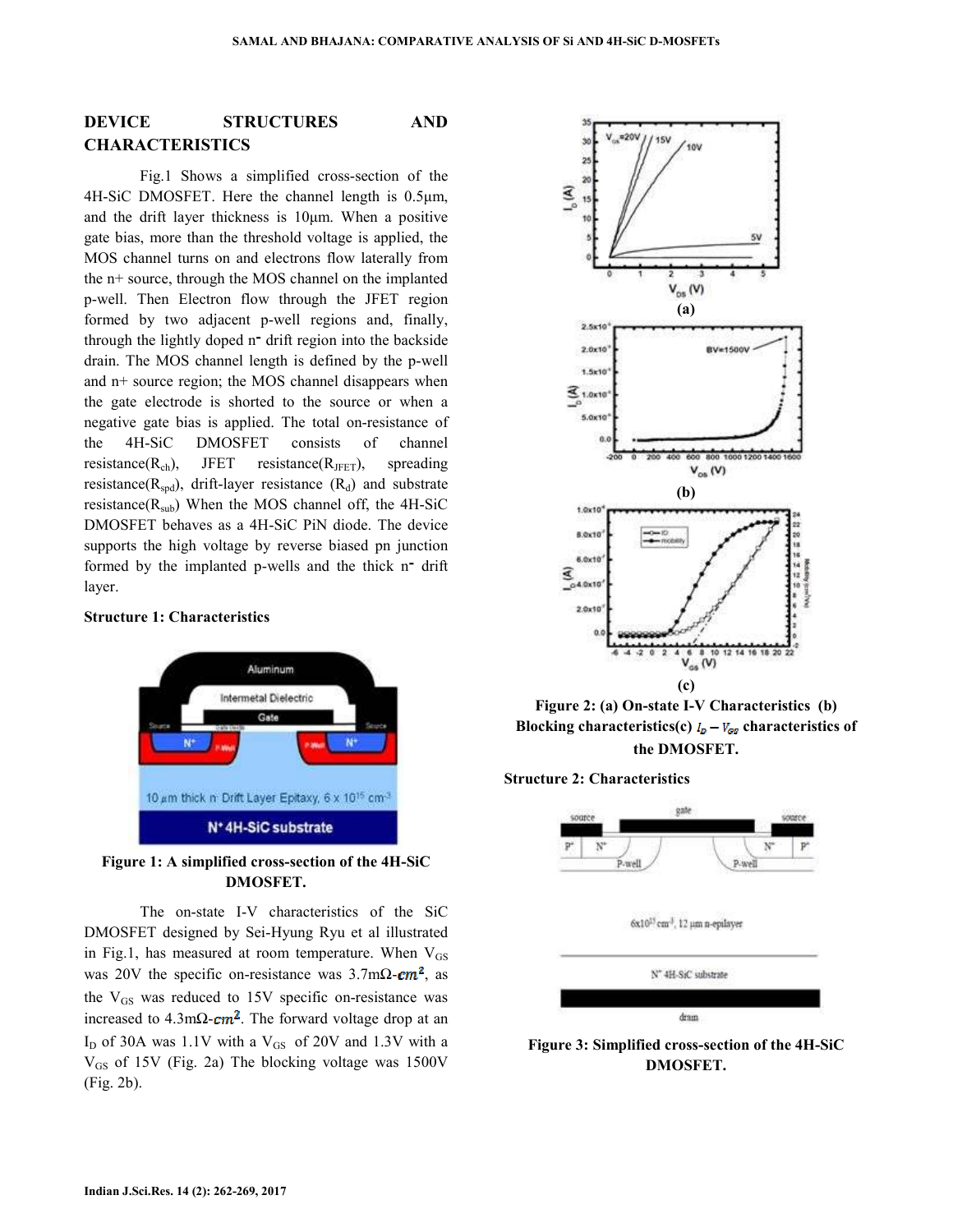The structure designed by Sei-Hyung Ryu et al shown in Fig.3, the  $I_D - V_{GS}$  and blocking characteristics of the power MOS with an active area of  $0.0278 \, \text{cm}^2$  is shown in Fig.4(a). Here the  $(V_{DS})$  was set at 50 mV, the extracted  $V_{th}$  at room temperature was 3.8V. The device is normally off and showed a stable avalanche characteristic at a  $(V_{DS})$  of 2kV (Fig. 4(b)) with a  $V_{GS}$  of 0V.



Figure 4: (a)  $I_p - V_{\text{GS}}$  characteristics of the DMOSFET **(b) Blocking characteristics of the DMOSFET.** 

#### **Structure 3: Characteristics**

 The designed structure of Sumi Krishna swami et al depicted in Fig.5, the I<sub>D</sub> versus  $V_{GS}$  characteristics having (W/L =  $150 \mu m/150 \mu m$ ), was measured, here the drift layer thickness was 85µm and the measured threshold voltage was 4V and the blocking voltage of the device was 10-kV which are depicted in the (Fig. 6).



**Figure 5: Cross-section of the Power MOSFET.** 



**Figure 6: (a)**  $I_n$  **versus**  $V_{CS}$  **curve of the Power MOSFET (b) A leakage current of 198 µA at a drain bias of 10 kV.** 

**Structure 4: Characteristics** 





 Fig.7 shows the 4H-SiC MOSFET structure designed by Lin Cheng et al.in the chip size was of 7mm×8mm while active conducting area was of 0.4 . Below figure resembles the on-state I-V characteristic of the MOSFET which were measured from the range of  $20^{\circ}$ to  $300^{\circ}$  in pulsed mode using a Tektronix 371 curve tracer. The graph also depicts the temperature dependence of forward characteristics at a  $V_G$  of 20V. The SiC MOSFET was able to conduct over 200 A at temperature up to  $300^0$ . Under a gate bias of 20V and  $I_D$  of 20A, the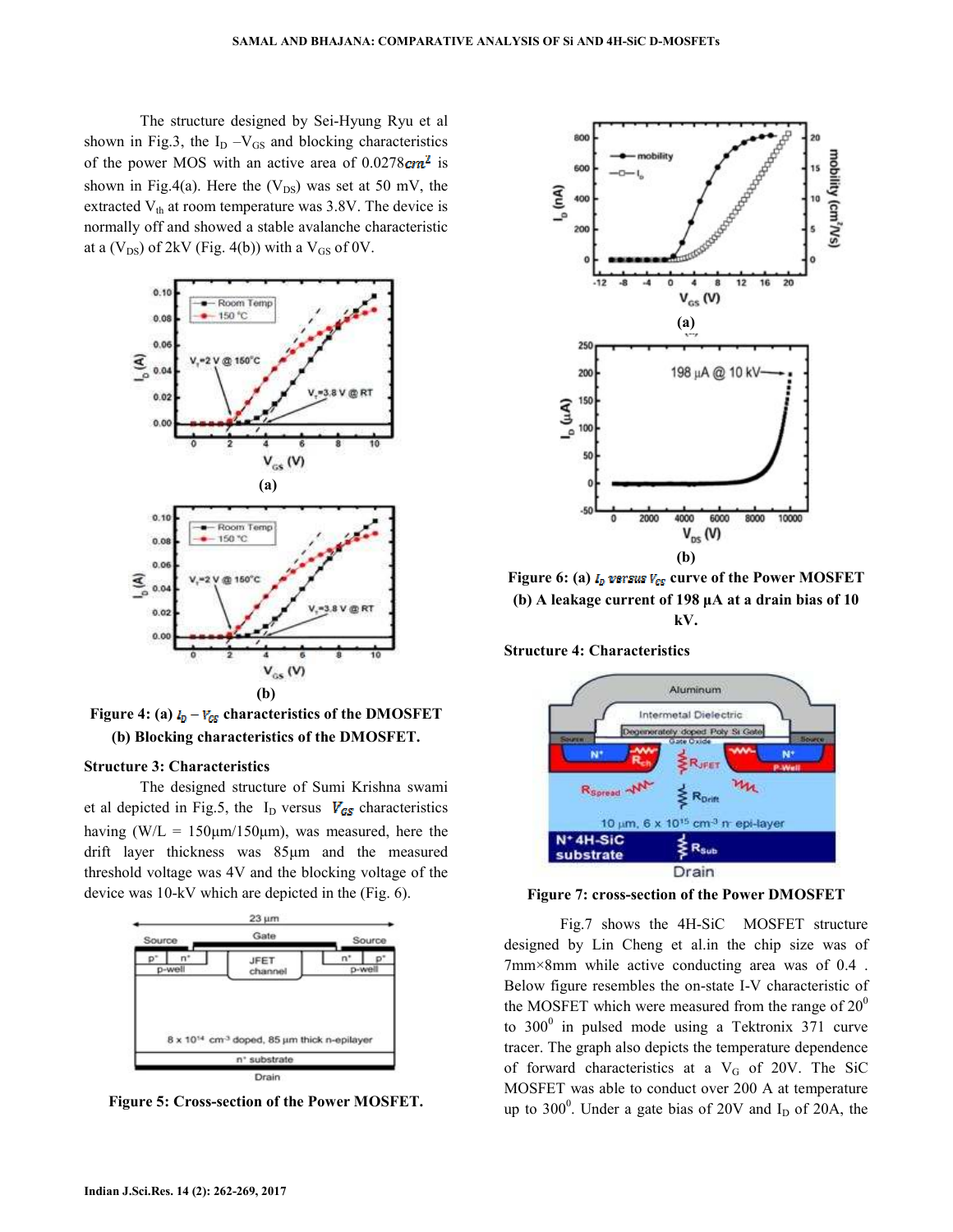$(R<sub>ON,SP</sub>)$  is increased from 3.4 m $\Omega$ .cm<sup>2</sup> at 20<sup>0</sup> to 11.6 m $\Omega$ .cm<sup>2</sup> at 300<sup>0</sup> while it increased from 4.7 m $\Omega$ .cm<sup>2</sup> at 20<sup>0</sup> to 14.2 mΩ.cm<sup>2</sup> at 300<sup>0</sup> at I<sub>D</sub> of 200A (fig. 8).



**Figure 8: (a) On-state I-V characteristics of the Power DMOSFET, at 20<sup>0</sup> and 300. (b) Specific on-resistance as a function of temperature.** 

**Structure 5: Characteristics** 



## **Figure 9: Simplified cross-section of a 3300V, 30 A 4H-SiC DMOSFET.**

 Fig.9 illustrates the structure designed by Lin Cheng et al, described about a Power DMOSFET having device size of 200µm/200µm. The I-V characteristics of the device and the blocking voltage characteristic are depicted in the below figure, the device conducts 39 A at a drain bias  $V_{DS}$  of 2.97V with a  $V_{GS}$  of 20V and 31.7 A at a  $V_{DS}$  of 3.68V with a  $V_{GS} = 15V$ . The specific onresistance (R<sub>ON, SP</sub>) was 35.3m $\Omega$ .cm<sup>2</sup> and 27m $\Omega$ .cm<sup>2</sup> at V<sub>GS</sub> values of 15V and 20V, respectively (fig. 10).



**Figure 10: (a) On-state I-V characteristics of the 3300V, 30A 4H-SiC DMOSFET (b) Off-state I-V characteristics of the 3300V, 30A 4H-SiC DMOSFET.** 

#### **Structure 6: Characteristics**



## **Figure 11: Schematic cross section of the shortchannel DMOS cell**

 The structure designed by M. Matin et al shown in Fig.11, a self-aligned process is introduced to produce short-channel length to  $\leq 0.5\mu$ m, where the specific onresistance of the MOSFET channel is proportionally reduced, significantly enhancing performance. The JFET region width was 6µm, drift layer thickness was 20-µm, with channel length of  $0.5\mu$ m (Fig. 12(a,b))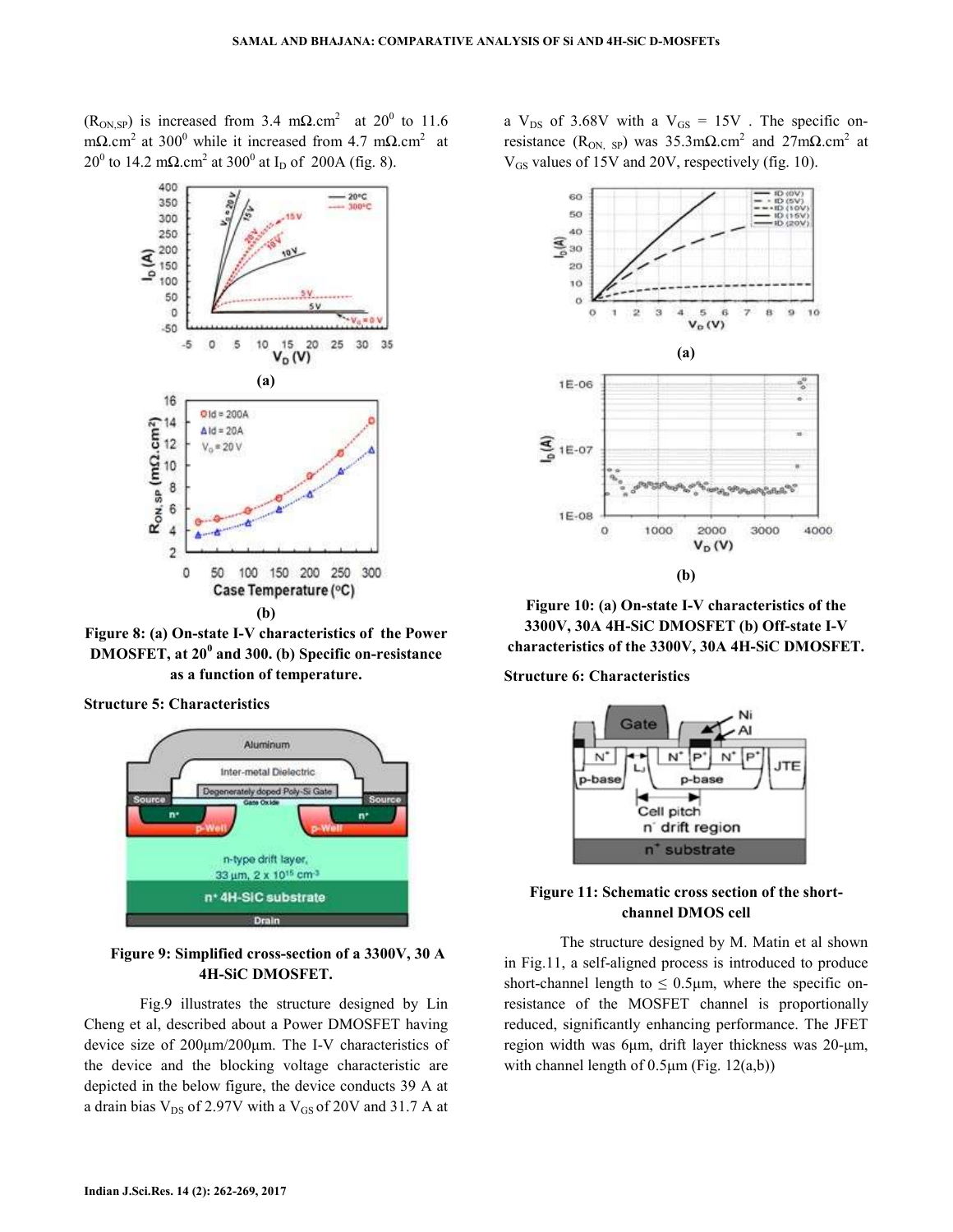#### **Structure 7: Characteristics**

 Fig.13 shows the structure designed by A. Saha et al. have described a short-channel 4H-SiC power DMOSFET with several structural modifications to reduce the specific ON-resistance. The modification were: (1) a heavily doped n-type current-spreading layer beneath the p-base; (2) a heavily-doped JFET region with narrow JFET width; (3) a "segmented" base contact layout; (4) tighter alignment tolerances to reduce cell pitch. Fig.14(a,b) shows the variation of blocking voltage and specific ON-Resistance characteristics.







**Figure 12: (a) ON-State characteristics of the DMOSFET** with  $L_J = 8\mu m$ . (b) ON-State characteristics of the DMOSFET with  $L_J = 6 \mu m$ .



**Figure 13: A cross-sectional view of the DMOSFET cell** 



**Figure 14: (a) Variation of Blocking voltage**  $(V_B)$ **,** Specific ON-resistance (R<sub>ON,SP</sub>) with epilayer doping. **(b) Variation of VB, RON,SP with CSL doping.** 



**Figure 15: (a) ON-state characteristics of the device with JFET length of 1µm. (b) ON-state characteristics of the device with JFET length of 1.5 µm.**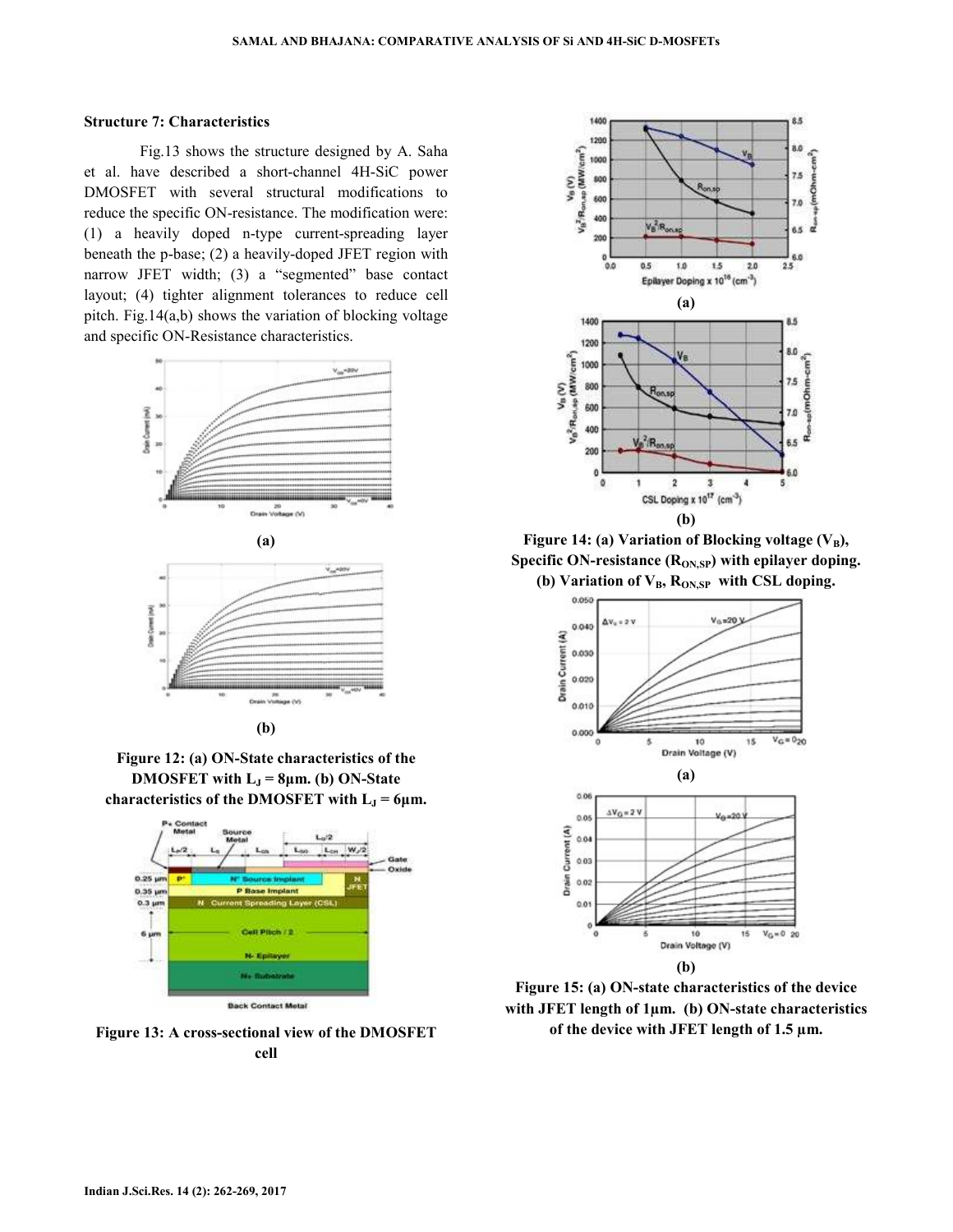#### **Structure 8: Characteristics**









 Fig.16 depicts the 4H-SiC DMOSFET designed by Huang Runhua et al.in, had a breakdown voltage higher than 3300 V. The epilayer thickness was 33µm with a doping of  $2.5 \times 10^{15}$  cm<sup>-3</sup>. The drain current I<sub>D</sub> = 5A at  $V_G = 20V$  corresponding to  $V_D = 2.5V$  (Fig. 17(a,b))

**Table II: Comparision of different Structure Parameters** 

| Structure   | Drift layer      | $R_{\text{on,ap}}$ (m $\Omega$ - | Blocking       |
|-------------|------------------|----------------------------------|----------------|
|             | <b>Thickness</b> | $cm2$ )                          | Voltage        |
|             | $(\mu m)$        |                                  | (kV)           |
| Structure 1 | 10               | 3.7                              | 1.5            |
| Structure 2 | 12               | 10.3                             | 2              |
| Structure 3 | 85               | 123                              | 10             |
| Structure 4 | 10               | 11.6                             | 1.2            |
| Structure 5 | 33               | 27                               | 3.3            |
| Structure 6 | 20               | 27                               | $\overline{2}$ |
| Structure 7 | 7                | 6.95                             | 1              |
| Structure 8 | 32               | 27                               | 3.3            |

## **SIMULATION RESULTS**

 The 4H-SiC DMOSFET structure design and simulation were carried out by using the T-CAD simulation tool. The designed structure shown in (Fig. 18)



#### **Figure 18: Designed structure of 4H SiC D-MOSFET**

 The results obtained for the channel length 0.5µm and JFET width of 1µm of this structure are illustrated in Fig.19(a)  $I_D-V_D$  characteristics with 0-15 V drain voltage and 3.6 A maximum drain current. Similarly the simulation results achieved for  $I_D-V_G$  characteristics shown in Fig.19(b), by changing the gate voltage from 0- 20V. By the way of increasing the drift layer the blocking voltage can be increased.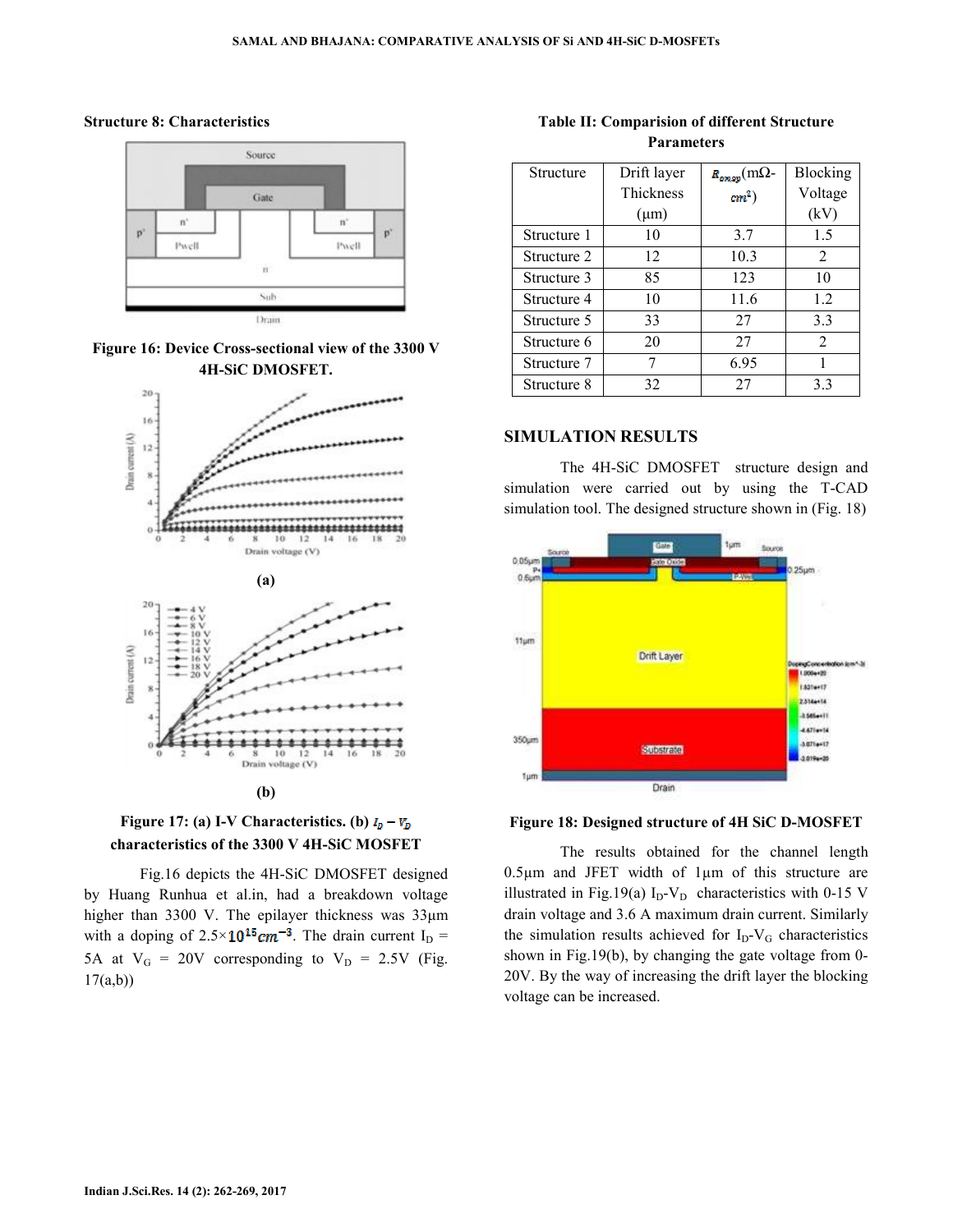

**Figure 19:** (a) I-V Characteristic. (b)  $I_d$  versus  $V_g$ **characteristic with channel length of 0.5 µm and JFET region of 1 µm.** 

### **CONCLUSION**

 The paper presents the compartive analysis of different D-MOSFETs structures and simulation results of existed D-MOSFET structure. The main applications of these SiC devices can be operate at high-temperature with wide band gap semiconductors in power conversion technology. Future scope of this work focusing on the following variants in the structure; By increasing thickness of drift layer, the SiC device can have more blocking voltage and Specific On-state resistance can be reduced by minimal the width of JFET. These variants may improve overall performance of the device.

### **REFERENCES**

- Ryu S.H. et al., 2011. "3.7 m\$Ω\$-cm 2, 1500 V 4H-SiC DMOSFETs for advanced high power, highfrequency applications," in 2011 IEEE 23rd International Symposium on Power Semiconductor Devices and ICs, pp. 227–230.
- Ryu S.H. et al., 2005. "10.3 m/spl Omega/-cm/sup 2/, 2 kV Power DMOSFETs in 4H-SiC," in Power Semiconductor Devices and ICs, 2005.

Proceedings. ISPSD'05. The 17th International Symposium on, 275–278.

- Ryu S.H., Agarwal A. K., Krishnaswami S., Richmond J., and Palmour J. W., 2004. "Development of 10 kV 4H-SiC Power DMOSFETs," in Materials Science Forum, **457**:1385–1388.
- Cheng L. et al., 2012. "High-temperature performance of 1200 V, 200 A 4H-SiC power DMOSFETs," in Materials Science Forum, **717**:1065–1068.
- Cheng L. et al., 2009. "3300 V, 30 A 4H-SiC Power DMOSFETs," in Semiconductor Device Research Symposium, 2009. ISDRS'09. International, pp. 1–2.
- Matin M., Saha A. and Cooper J. A., 2004. "A selfaligned process for high-voltage, short-channel vertical DMOSFETs in 4H-SiC," IEEE Trans. Electron Devices, **51**(10):1721–1725.
- Saha A. and Cooper J. A., 2007. "A 1-kV 4H-SiC power DMOSFET optimized for low on-resistance," IEEE Trans. Electron Devices, **54**(10):2786– 2791.
- Runhua H. et al., 2015. "Design and fabrication of a 3.3 kV 4H-SiC MOSFET," J. Semicond., **36**(9): 94002.
- Millán J., Godignon P. and Pérez-Tomás A., 2012. "Wide band gap semiconductor devices for power electronics," Autom. Control. Meas. Electron. Comput. Commun., **53**(2).
- Okayama T., Arthur S. D., Rao R. R., Kishore K. and Rao M. V., 2008. "Stability and 2-D Simulation Studies of Avalanche Breakdown in 4H-SiC DMOSFETs With JTE," IEEE Trans. Electron Devices, **55**(2):489–494.
- Di Benedetto L., Licciardo G. D., Erlbacher T., Bauer A. J. and Rubino A., 2016. "Optimized Design for 4H-SiC Power DMOSFET," IEEE Electron Device Lett., **37**(11):1454–1457.
- Hatakeyama T., Fukuda K. and Okumura H., 2013. "Physical models for SiC and their application to device simulations of SiC insulated-gate bipolar transistors," IEEE Trans. Electron Devices, **60**(2):613–621.
- Licciardo G.-D. and Di Benedetto L., 2016. "SiO2/4H-SiC interface traps effects on the input